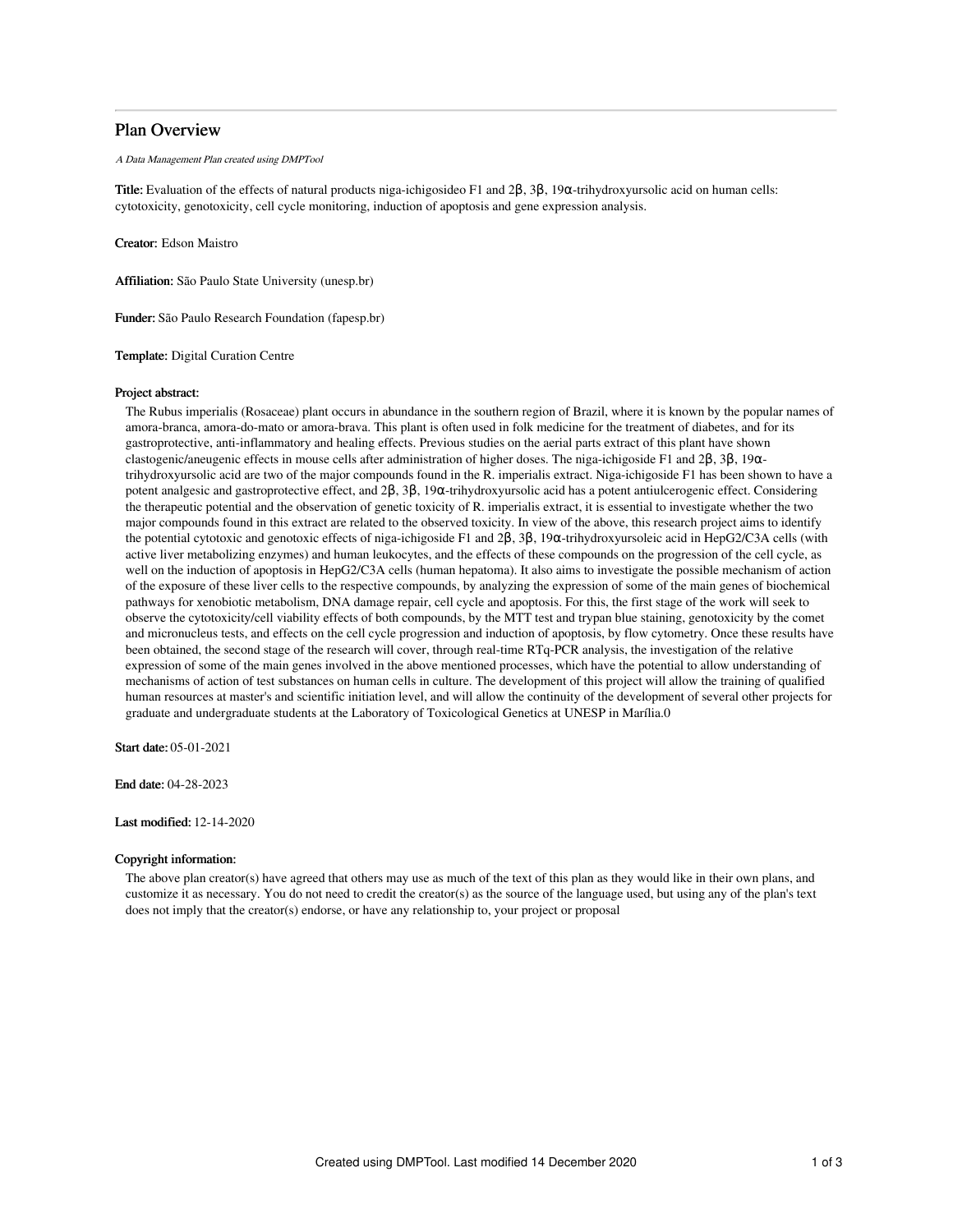# Evaluation of the effects of natural products niga-ichigosideo F1 and 2**β**, 3**β**, 19**α**-trihydroxyursolic acid on human cells: cytotoxicity, genotoxicity, cell cycle monitoring, induction of apoptosis and gene expression analysis.

## Data Collection

#### What data will you collect or create?

Data will be obtained from the cultured lymphocytes and HepG2/C3A human cells treated with different concentrations of both test compounds: niga-ichigoside F1 and 2β, 3β, 19α-trihydroxyursolic acid. The data will be shown the effects of these compounds in the context of cytotoxicity, genotoxicity, (with active liver metabolizing enzymes) and human leukocytes, and the effects of these compounds on the progression of the cell cycle, induction of apoptosis, and gene expression in HepG2/C3A cells (human hepatoma).

All data collected will be in tables and laboratory chains.

## How will the data be collected or created?

The data will be collected from cultured human cells (lymphocytes and HepG2/C3A) exposed to both test compounds.

## Documentation and Metadata

#### What documentation and metadata will accompany the data?

Graphics, figures, and tables.

## Ethics and Legal Compliance

## How will you manage any ethical issues?

All procedures were approved by the Human Ethics Committee of Animal of the Faculty of Philosophy and Sciences, UNESP (protocol number CAAE: 18800419.8.0000.5406).

#### How will you manage copyright and Intellectual Property Rights (IP/IPR) issues?

As a result of this project, articles will be published. Copyright will be determined jointly with the members of our research group.

## Storage and Backup

#### How will the data be stored and backed up during the research?

Data will be backed up with copies in hard drives in laboratory computers, as well as the university offers google Drive, which assists in data storage.

#### How will you manage access and security?

All researchers involved in the project will have access to the data, but only the researcher responsible and coordinator will edit and update the backup.

## Selection and Preservation

Which data are of long-term value and should be retained, shared, and/or preserved? The data will be shared with the scientific community through publications. In addition, they will serve to originate future projects.

#### What is the long-term preservation plan for the dataset?

We store these data in drives of laboratory and laboratory chains.

### Data Sharing

#### How will you share the data?

The data will be used for participation in a scientific congress. And, after a great understanding of the results, the data will be published in the form of an article.

## Are any restrictions on data sharing required?

After the publications, no they aren't.